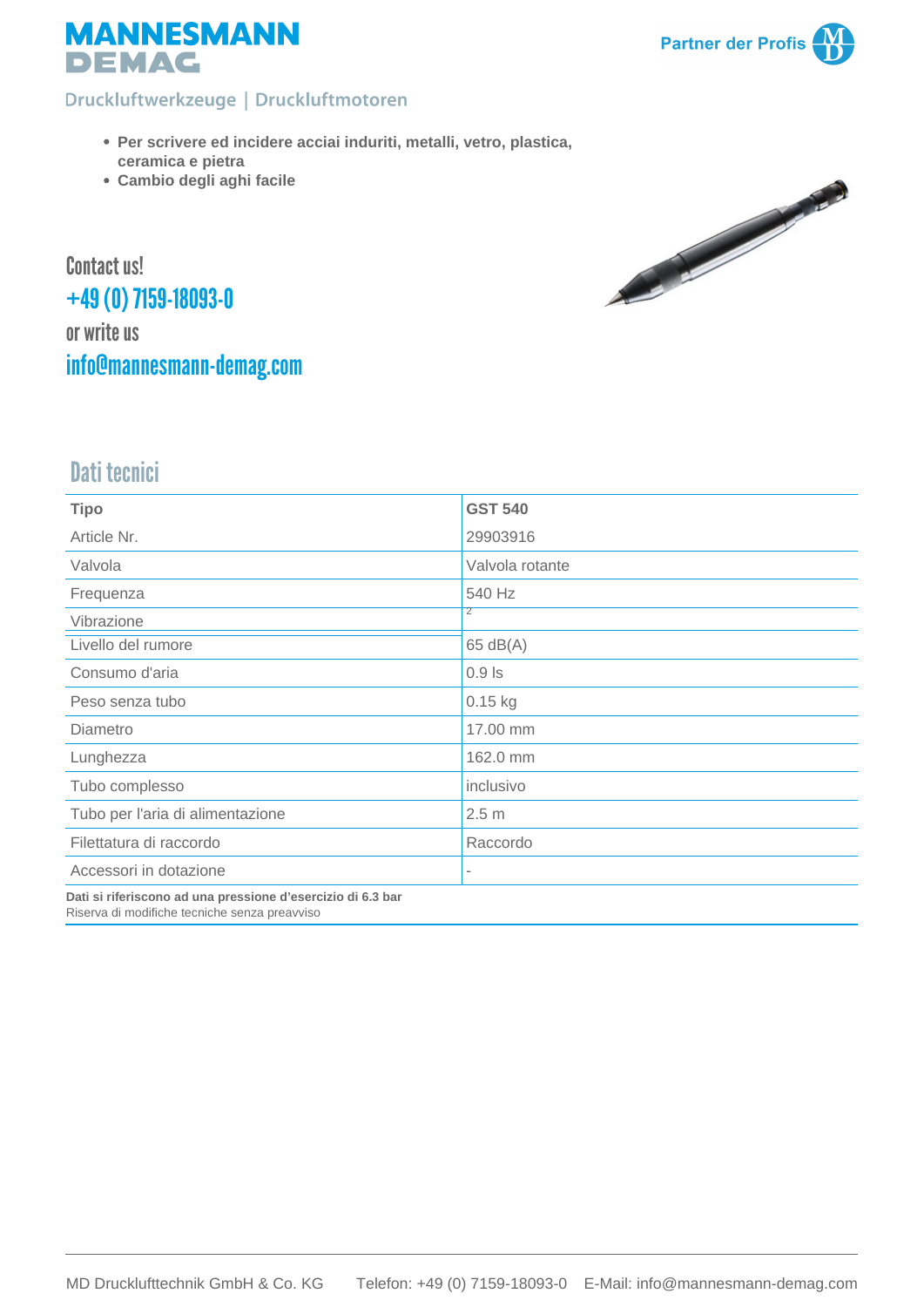



### Druckluftwerkzeuge | Druckluftmotoren

## Accessori

| <b>Tipo</b> | <b>Article Nr.</b> |
|-------------|--------------------|
| Ago fino    | 29904136           |
| Ago medio   | 29904056           |
| Ago grezzo  | 29904146           |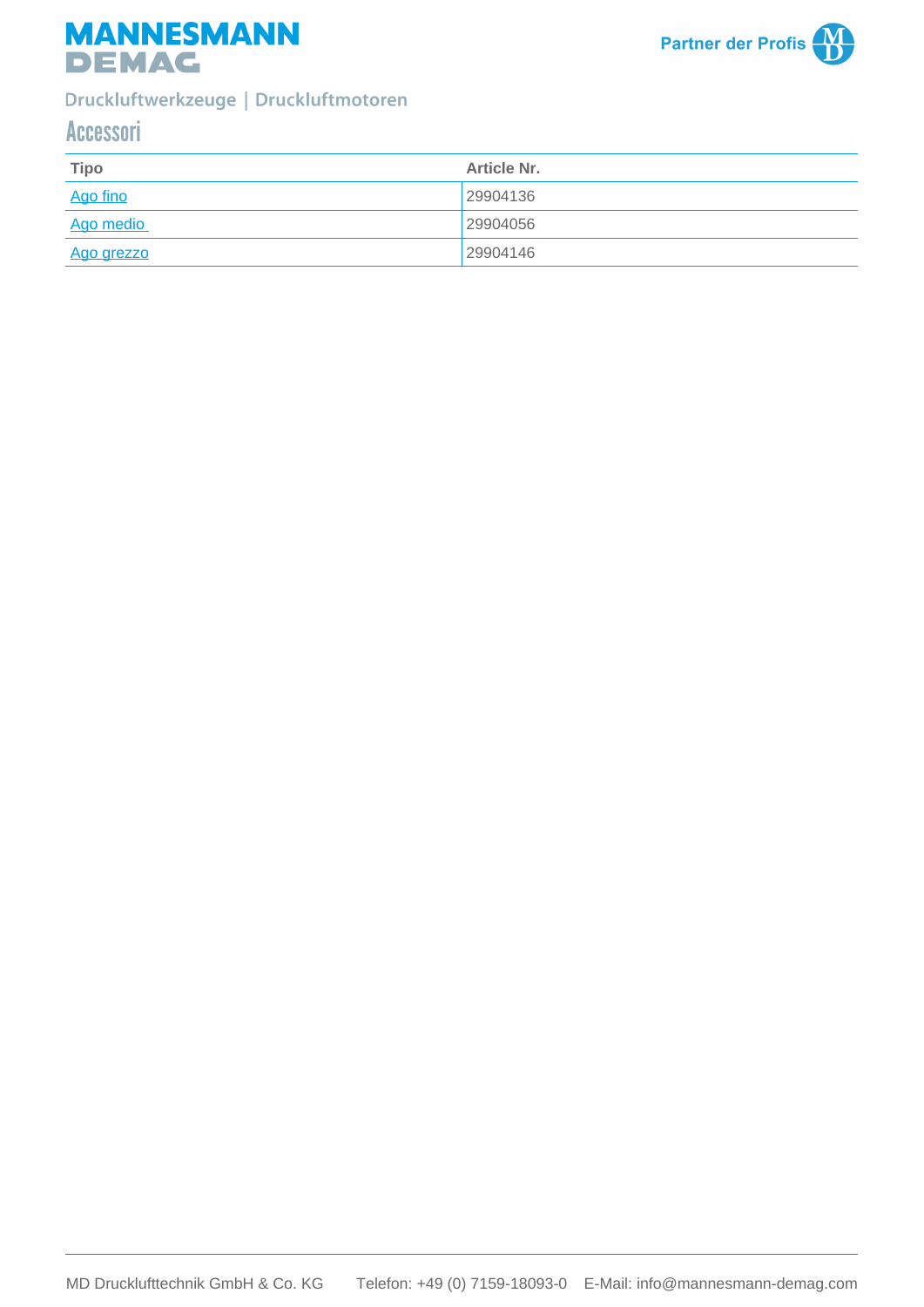## **Gravierstift GST 540 Engraving Pen 29903 91 6 Crayon de marqueur**



| Nr.  |                   |                    |                     | Lager-Nr.      | <b>STÜCK</b> |
|------|-------------------|--------------------|---------------------|----------------|--------------|
|      | <b>BENENNUNG</b>  | <b>DESCRIPTION</b> | <b>DESIGNATION</b>  | Stock-No.      |              |
| No.  |                   |                    |                     | No. de magasin | QUTY.        |
| 1    | O-Ring            | Sealring           | joint torique       | 29903 976      |              |
| 2    | Deckel            | Front part         | Partie frontale     | 29904 07 6     | 1            |
| 3    | <b>Büchse</b>     | <b>Bushing</b>     | Boîte               | 29903 96 6     | $\mathbf{1}$ |
| 4    | <b>Druckfeder</b> | Pressure spring    | Ressort de pression | 29904 06 6     | 1            |
| 5    | Nadel mittelfein  | Needle             | Aiguille            | 29904 05 6     | $\mathbf{1}$ |
| 6    | O-Ring            | Sealring           | joint torique       | 9319018        | 1            |
| 7    | Gehäuse           | Housing            | Carter              | 29904 03 6     | 1            |
| 8    | Filter            | Filter             | Filtre              | 29903 95 6     | 1            |
| 9    | Ventilsitz        | Valve seat         | siège de soupape    | 29904 02 6     | 1            |
| 10   | Dichtung          | Sealing            | Joint d'étanchéité  | 29904 01 6     | 1            |
| 11   | O-Ring            | Sealring           | joint torique       | 29904 00 6     | 1            |
| 12   | Ventil            | Valve              | Soupape             | 29903 98 6     | 1            |
| 13   | Mutter            | <b>Nut</b>         | Écrou               | 29903 99 6     | 1            |
| 14   | Schlaucheinheit   | Hose unit          | Unité de tuyeau     | 29904 126      | 1            |
| 14.1 | O-Ring            | Sealring           | joint torique       | 9319 060       | 1            |
| 14.2 | Gewindetülle      | Threaded socket    | Douille à filet     | 29904 08 6     | 1            |
| 14.3 | Zuluftschlauch    | air hose           | tuyau d'air         | 29904 09 6     | 1            |
| 14.4 | Stützhülse        | Back-up sleeve     | Support pour tuyau  | 29904 11 6     | 1            |
| 15   | Stecknippel       | plug nipple        | embout              | 48909 62 6     | $\mathbf{1}$ |
|      |                   |                    |                     |                |              |